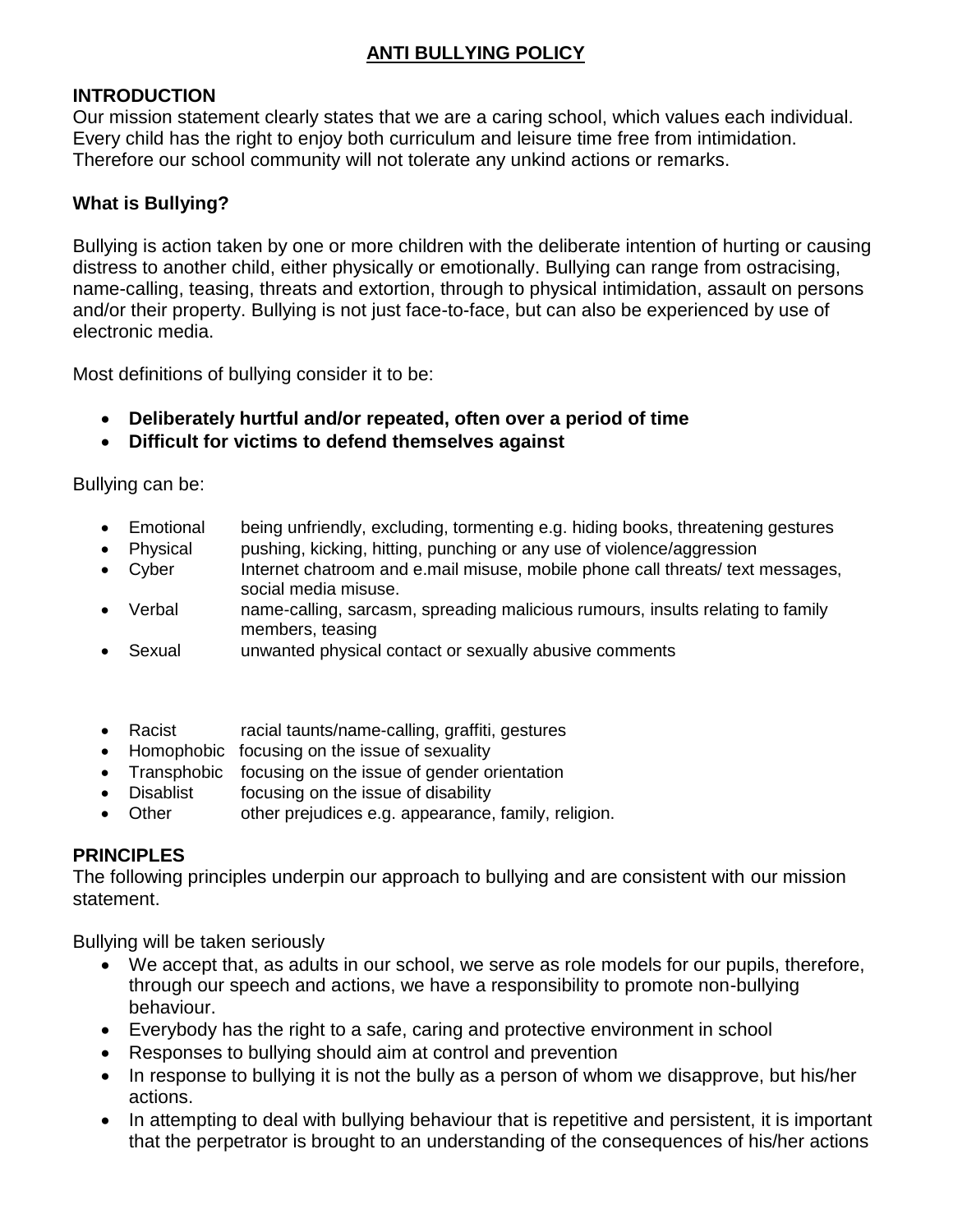- Open and frank discussions are to be encouraged if pupils are to feel confident in reporting all instances of bullying
- We aim to become a 'telling school'
- All members of our community have the responsibility to prevent bullying occurring

### **PROCEDURES parents need to understand that the school will:**

- Take all reports of bullying seriously
- Act as quickly as possible
- Establish all the facts
- Record the incident, assess the seriousness
- Reassure victim, give support and advice
- Invite parents into school to discuss the situation
- Ensure 'bully' is aware of disapproval of actions
- If sanction is used, inform 'bully' of the reason for it being given. Sanction should be in relation to the seriousness of the incident
- Inform all concerned of the action taken. This will reassure students that bullying will not be condoned
- Depending on the nature of the bullying, take appropriate action to modify the behaviour of the 'bully' and log actions taken.
- Use regular follow up checks

# **THE ROLE OF THE PUPILS**

- Be alert to any incidents of bullying and immediately report them to an adult. Ignoring incidents is a form of condoning the actions – that makes you just as bad as the bully!
- Support those who are being bullied
- If you are being bullied, arrange to speak to a member of staff in school, this includes dinnertime staff at lunchtime, and tell your parents immediately.
- If you are being bullied by a gang of pupils, you must be brave enough to inform staff immediately.

### **THE ROLE OF PARENTS to show respect towards members of staff who will deal and monitor the situation:**

- Be alert to any changes in your son/daughter's general attitude, mood or pattern of behaviour as this may be a sign that they are being bullied
- Listen to your child and take all reports of bullying seriously
- Inform your son/daughter's class teacher immediately action will be taken either through a meeting or in writing.
- Help us to educate all our young people that bullying is wrong and it will not be tolerated
- Work with school to solve the difficulties even if your child is the bully, by contacting school and making an appointment.

# **THE ROLE OF THE CLASS TEACHER**

- Be alert to any changes in a student's general attitude, mood or pattern of behaviour as this can be a sign that the student is being bullied
- Arrange to talk with the student at the earliest possible time. Such meetings need to be sensitively handled in private
- Support and advise the student whilst the situation is being dealt with
- Report the incident using the appropriate (blue) recording sheet

## **THE ROLE OF THE SENIOR STAFF**